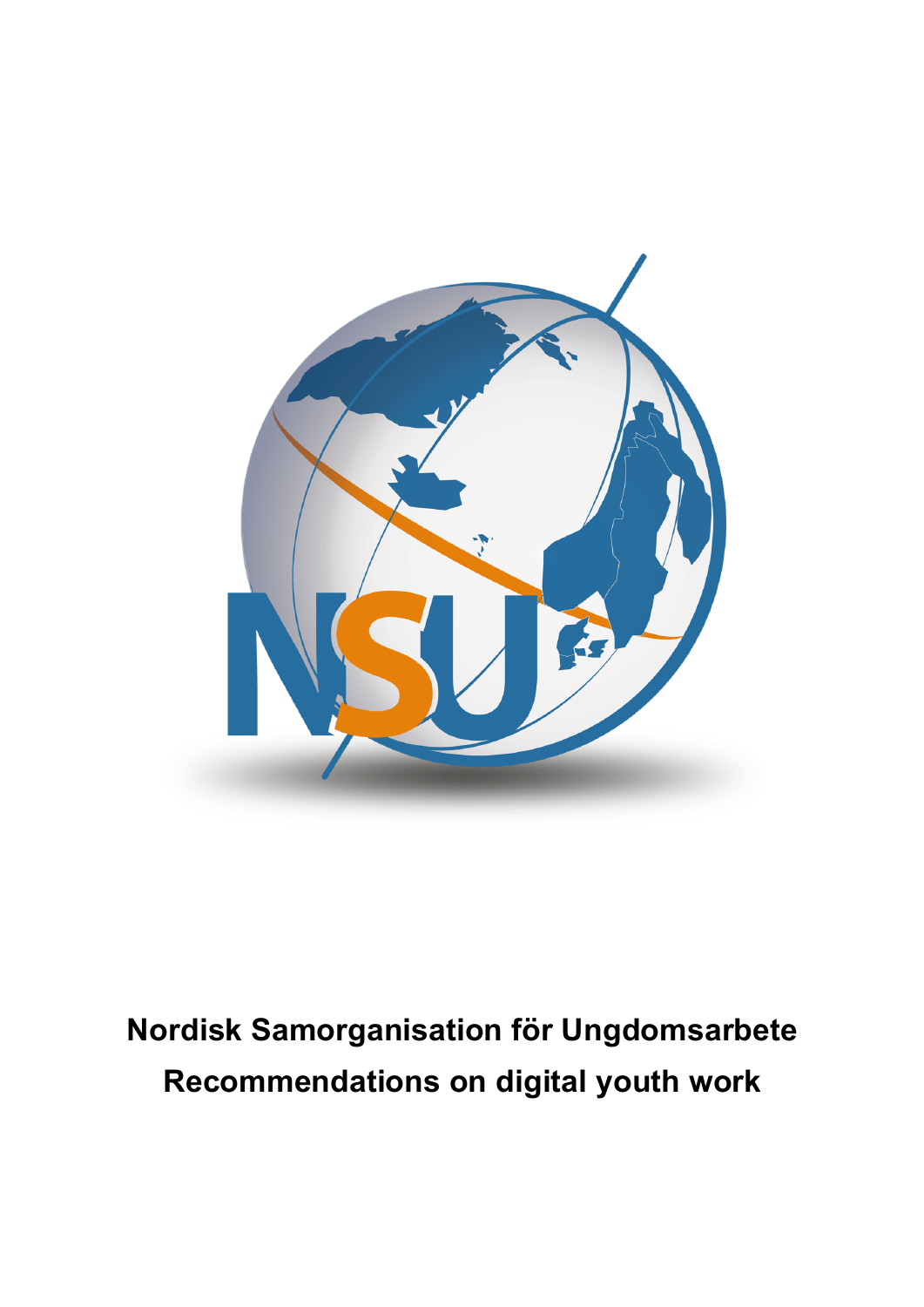## **Background**

This document is completed by the Nordic umbrella organisation in the field of youth, Nordisk Samorganisation för Ungdomsarbete, together with its Nordic and Baltic members and partners. The recommendations are developed as part of NSU´s project "Ung Intelligens", carried out in 2018-2019.

## **Aim**

The aim of this document is to give Nordic and Baltic youth NGO:s practical guidance regarding use of digital tools, as well as its opportunities and risks.

## **Sources**

We have during our work got familiar with already existing material about digital youth work and other relevant sources. We do not have the intention to produce another guide of the same kind, but rather make a short and practical guide which is based on information from the externals sources and our own experience, and is useful for our members, partnership and other similar NGOs. For further information about the topic we recommend to study the sources we have used:

- 1. The EU publication "Developing digital youth work". It was set up under the European Union Work Plan for Youth 2016-2018, the expert group on 'Risks, opportunities and implications of digitalisation for youth, youth work and youth policy' provides policy recommendations, training needs and good practice examples in developing digital youth work across the EU. It can be found at: https://publications.europa.eu/en/publication-detail/-/publication/fbc18822- 07cb-11e8-b8f5-01aa75ed71a1.
- 2. The tool kits for youth organisations developed commonly by Council of Europe and European Union do not directly address digital youth work, but many other areas of youth work which are also related to digital youth work. They can be found at: https://pjp-eu.coe.int/en/web/youth-partnership/t-kits.
- 3. A guide to digitalisation of youth work: https://www.verke.org/wpcontent/uploads/2019/02/Digitalisation-and-youth-work.pdf
- 4. Information from the NSU members and partners via direct contact with us.

## **Opportunities**

It is relevant for youth organisations to investigate the potentials of digital youth work because:

- Digital tools are a big part of young people´s lives -so it is natural that young people use digital youth also in youth work.
- Digital youth work has the potential to reach out to a wider range of young people and gives (in most cases) more equal opportunities to for young people to participate regardless where they live and what their financial situation is.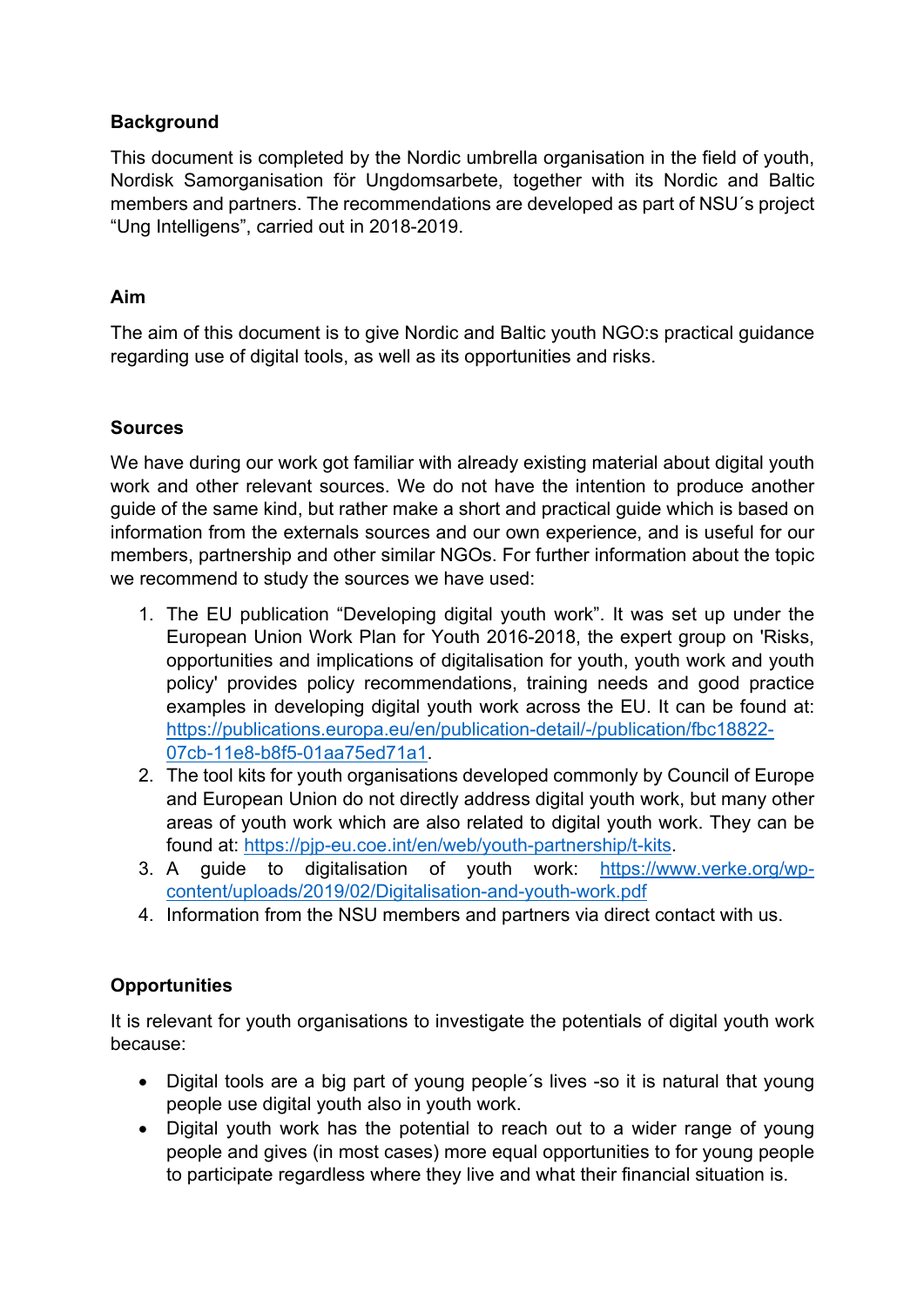- Digital tools can lower the barrier for participation in the democracy and finding out information about the society.
- Many digital tools suitable for youth work are available, and more are all de time developing. They can make traditional work in youth NGOs more efficient and improve the quality. It is for example by digital tools easier to gather information, spread and analyse a survey, disseminate results and do instant communication.
- Digital tools support smooth communication, and digital meetings can be a complementary for to physical meetings. It both saves money and the environment.

## **Risks**

There are also many risks with digital youth work, from data security to lack of actual human interaction. Special attention should be put handling personal data (text, photos, video) according to the General Data Protection Regulation (GDPR) and common sense. Passwords should at all circumstances be complex and be kept safe.

More detailed information about risks of digital youth work is available in the resource material.

## **Our recommendations for digital youth work**

Here follows NSU´s and the member/partners recommendation for use of specific digital tools in youth work. We are aware of that programmes and communication formats develop all the time, so we want to emphasise that these recommendations apply to the situation in 2019.

#### Internal communication

Many digital communication formats exist, but for efficient internal communication in Nordic youth work it is important to find communication programmes that are already used by most of the target group. Based on a study among our target group (Nordic and European youth and youth workers) youth we recommend to use:

- Messenger within Nordic groups
- WhatsApp within European groups
- Skype for group calls

#### Visibility and external communication

NSU uses Facebook (https://www.facebook.com/nordiskeunge/) and Instagram (youthofthenorth) for social media visibility. Twitter is a good channel especially for organisations with a more political agenda, but is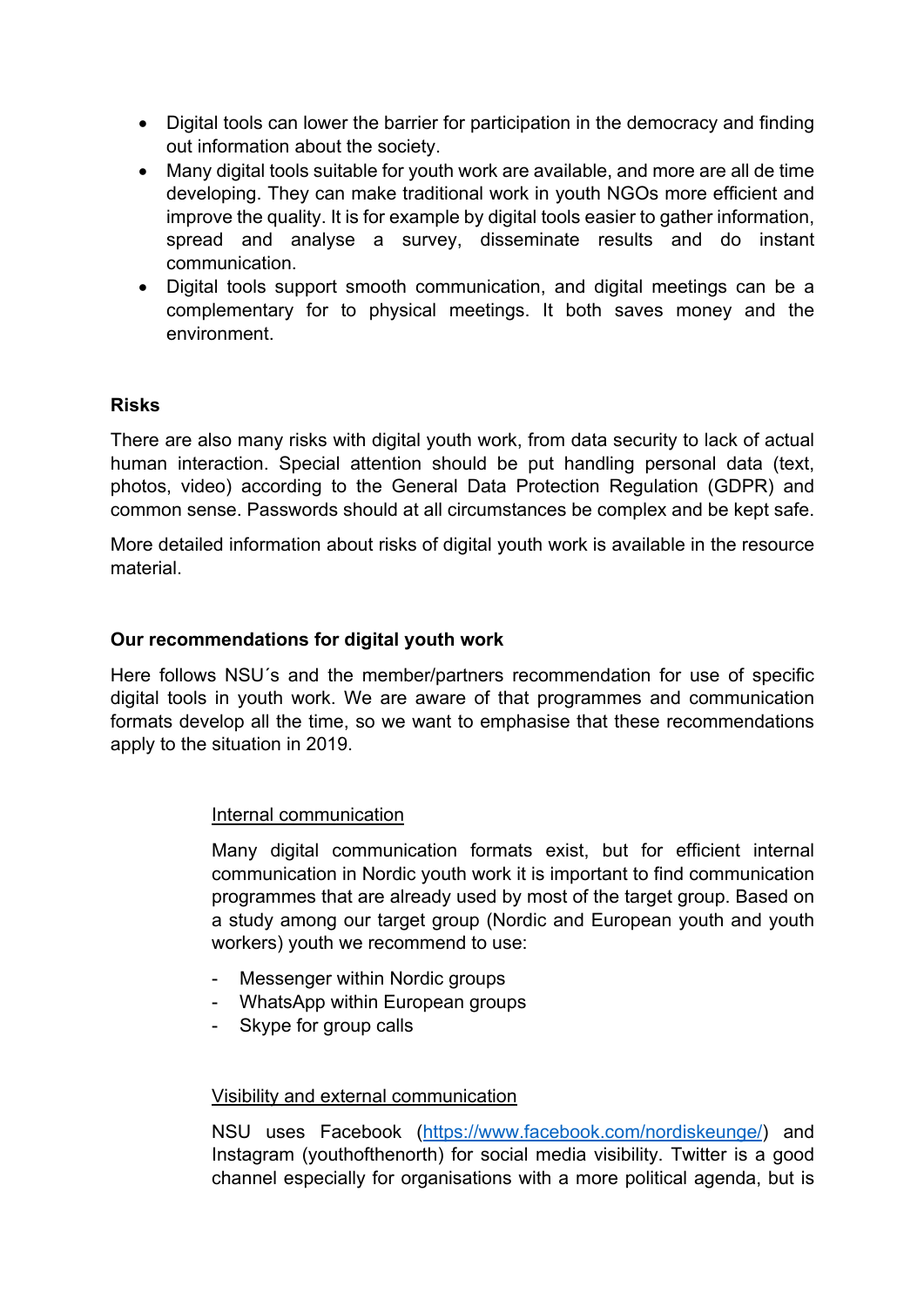used widely also by NGOs (however not so much by Nordic NGOs as by for example British). Snapchat is useful for organisations that need strong presents among young grassroot members.

Social media communication (except for Twitter) is to a high degree based on pictures and videos. It is therefore important to get at least good quality photos of the activities. In NSU we use videos regularly for visibility, spreading of information and Nordic/Baltic views. Some partners are also using videos for very practical communication, for example explaining for participants how to travel to an activity venue or describing a preparation task. NSU spreads its videos normally on Facebook and Instagram, and can reach a wider audience on YouTube. Videos can also be used for example as introduction to sessions. Standard videos can be done with smartphones, which most young people have. A microphone compatible with smartphones is the most relevant small investment if wanting to improve the video quality. Challenges with videos is that they take some time to prepare, film and edit.

#### Sharing material

NSU uses mainly Dropbox for storing and sharing documents. We appreciate the easy offline access format and that users can move folders in a way that individual structure is possible. Space limit (16 GB in 2019) of the free version is quickly reached by regular youth work files. In NSU´s case the secretariat host has one upgraded account and share only relevant folders with board members for them to not exceed limit of the free space. Among our partners, organisations with more staff and board members needing extensive access have good experiences of Dropbox professional licences with multiple users.

We also use Google Docs for common drafting of documents, but according to our experience, the offline use, folder structure building and final editing of documents are less practical. An advantage is though that the space used for free is larger, 30 GB (in 2019).

#### Surveys and evaluation form

Many programmes are available, but at NSU we have with good experience used Google Form and Survey Monkey for digital surveys and evaluation forms.

#### Voting

Electronic voting can be relevant both when a group sits physical together to make voting smoother, and is essential for enabling online meetings including voting. If planning to use voting in an NGO for board meetings